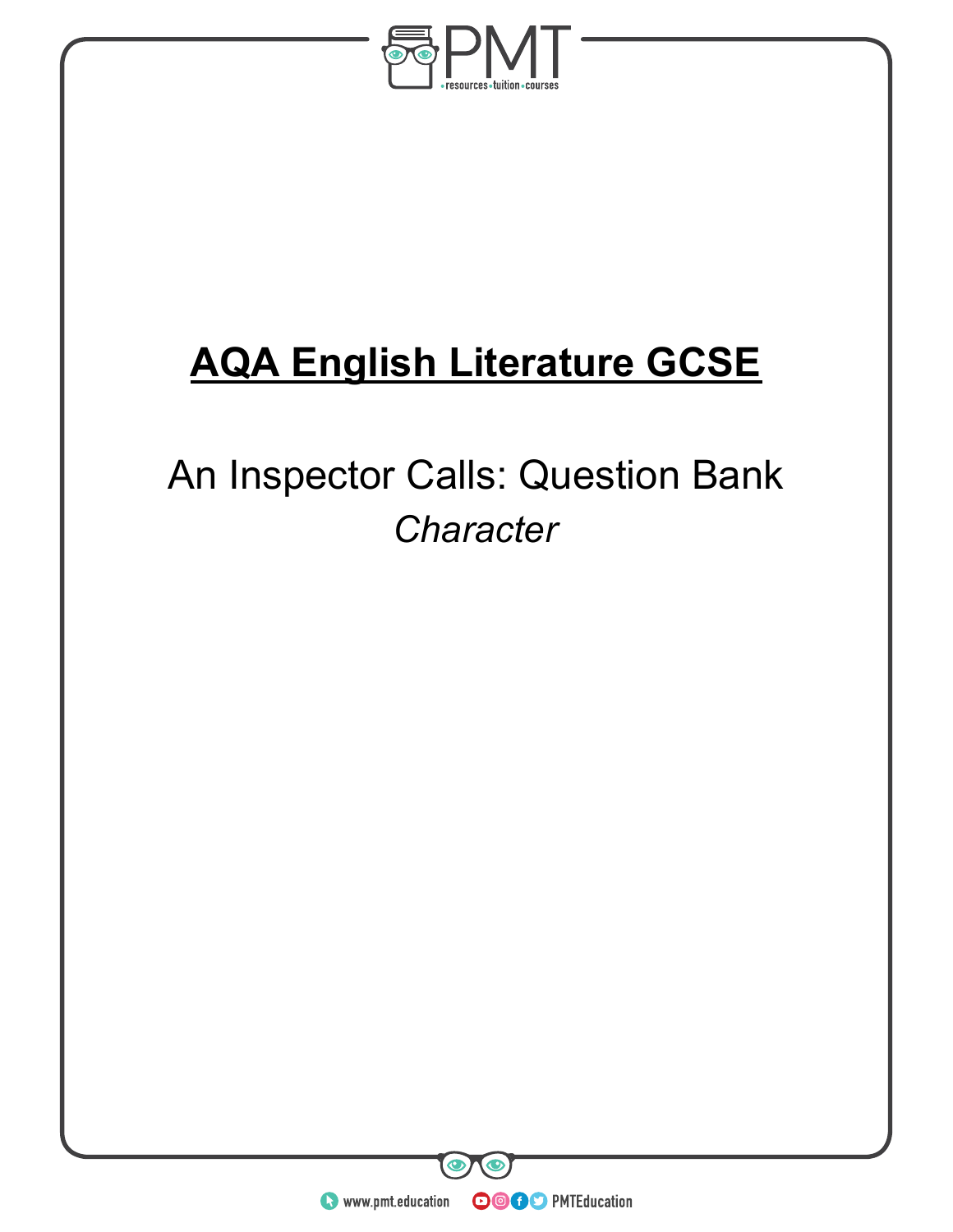

#### **Contents**

| 1. Eva Smith              | page 2 |
|---------------------------|--------|
| 2. Sheila Birling         | page 2 |
| 3. Mrs Birling            | page 3 |
| 4. Gerald Croft           | page 3 |
| 5. Mr Birling             | page 4 |
| 6. Eric Birling           | page 4 |
| <b>7. Inspector Goole</b> | page 5 |

**Please note:** *these questions have been written and formatted in the same style as AQA exam questions. You can use them to help with extract questions and timed essay practice. These questions have NOT been taken from past papers and they have NOT been made by AQA.*

THE SERVICE OF THE SERVICE OF THE SERVICE OF THE SERVICE OF THE SERVICE OF THE SERVICE OF THE SERVICE OF THE SERVICE OF THE SERVICE OF THE SERVICE OF THE SERVICE OF THE SERVICE OF THE SERVICE OF THE SERVICE OF THE SERVICE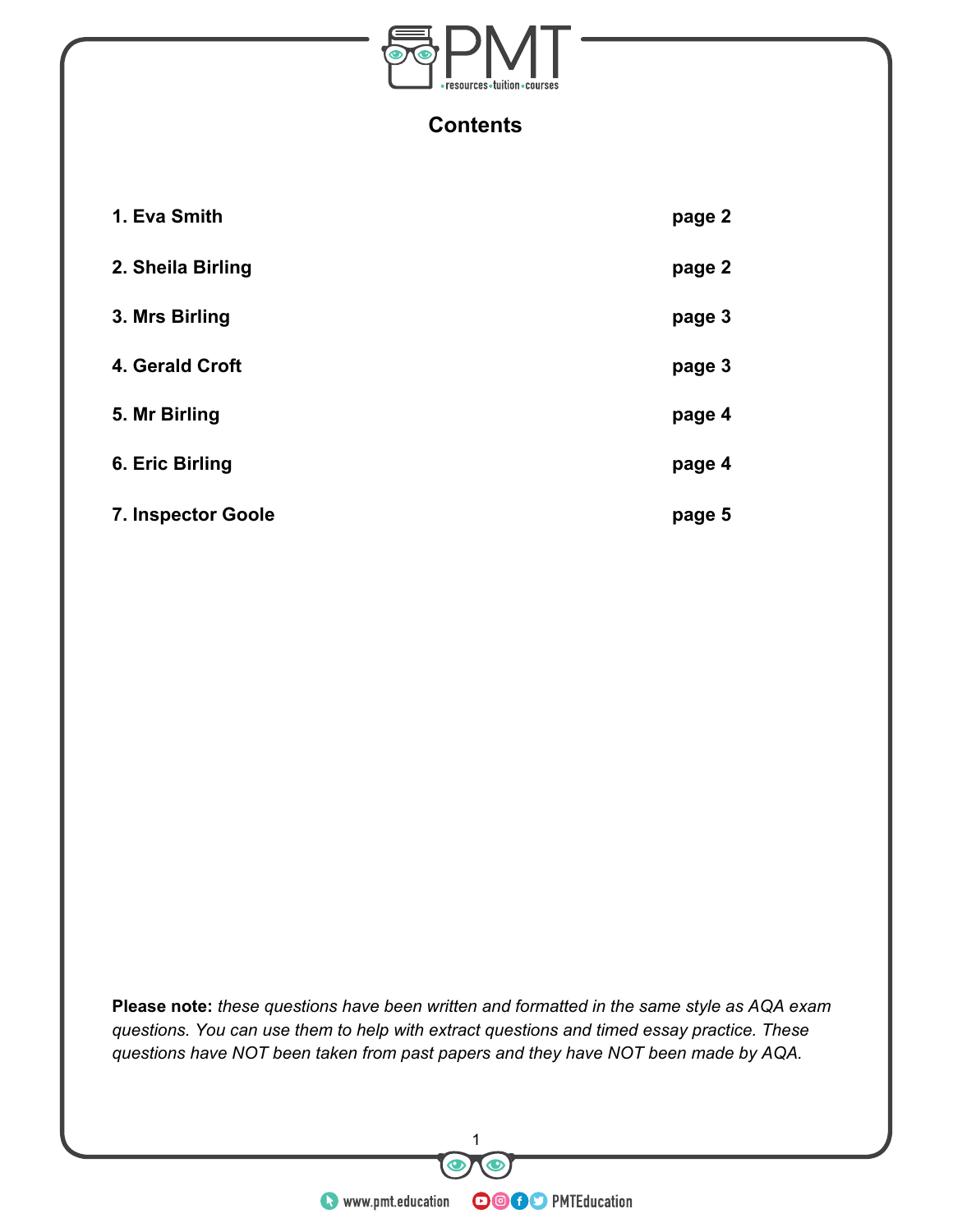

## **1. Eva Smith**

#### **01) How does Priestley use Eva Smith to explore different attitudes towards suicide in** *An Inspector Calls***?**

Write about:

• how Eva is presented during the play • what some of these attitudes to suicide are

**[30 marks] AO4 [4 marks]**

### **2. Sheila Birling**

**01) How far does Priestley present Sheila as a woman of her time in** *An Inspector Calls***?**

Write about:

- what Sheila says and does throughout the play
- how far Priestley presents Sheila as a character who is different to other women of her time

 **[30 marks] AO4 [4 marks]**

and the contraction of the control of the control of the control of the control of the control of the control of the control of the control of the control of the control of the control of the control of the control of the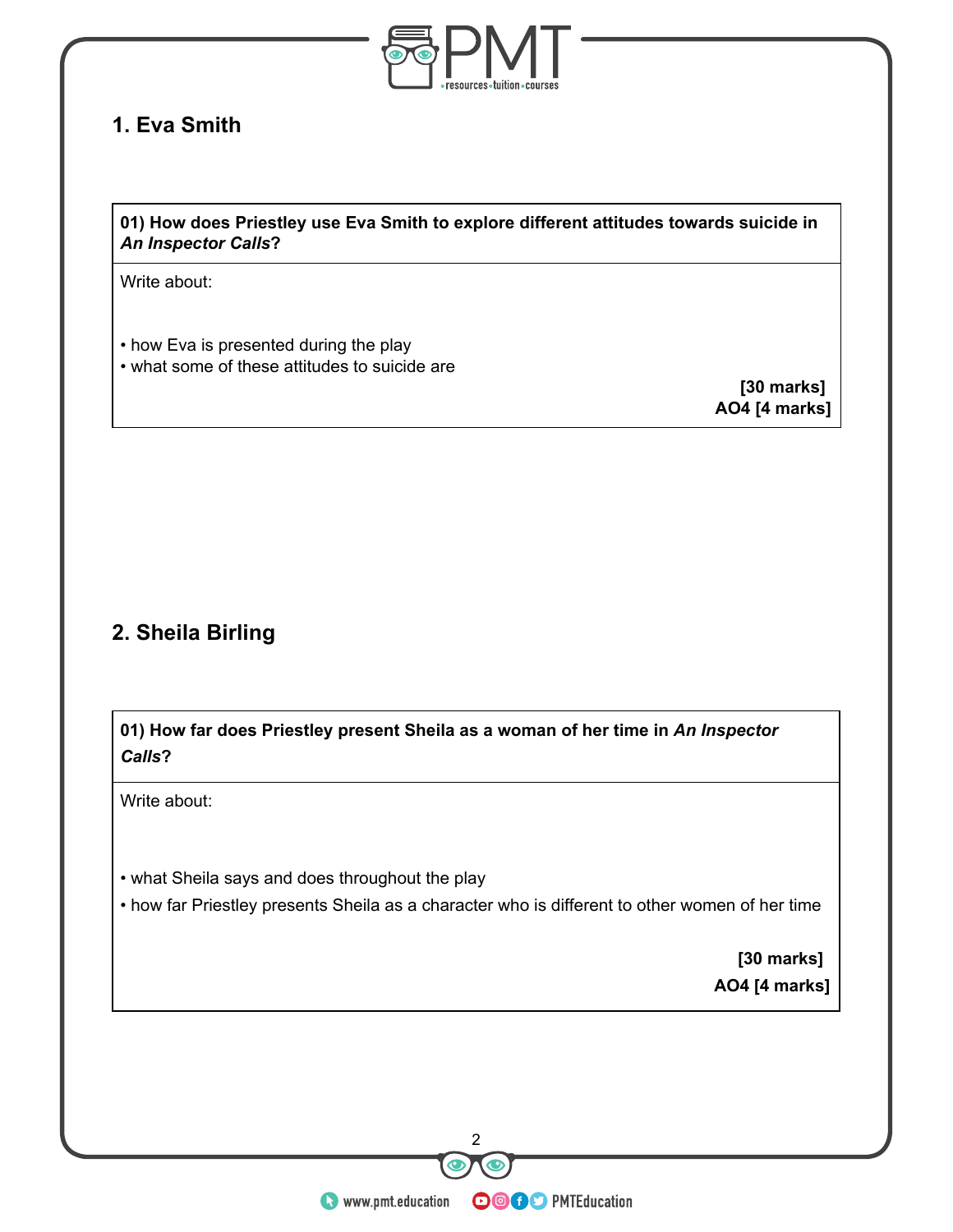

#### **3. Mrs Birling**

**01) How does Priestley use Mrs Birling to explore different attitudes towards the poor in** *An Inspector Calls***?**

Write about:

• what Mrs Birling says and does throughout the play

• what some of her attitudes towards the poor are and how they contrast with others

 **[30 marks] AO4 [4 marks]**

# **4. Gerald Croft**

**01) How does Priestley use Gerald Croft to explore the conflict between an individual's public and private lives in** *An Inspector Calls***?**

Write about:

• what Gerald says and does throughout the play

• the conflict between public and private lives

 **[30 marks] AO4 [4 marks]**

www.pmt.education <sup>3</sup>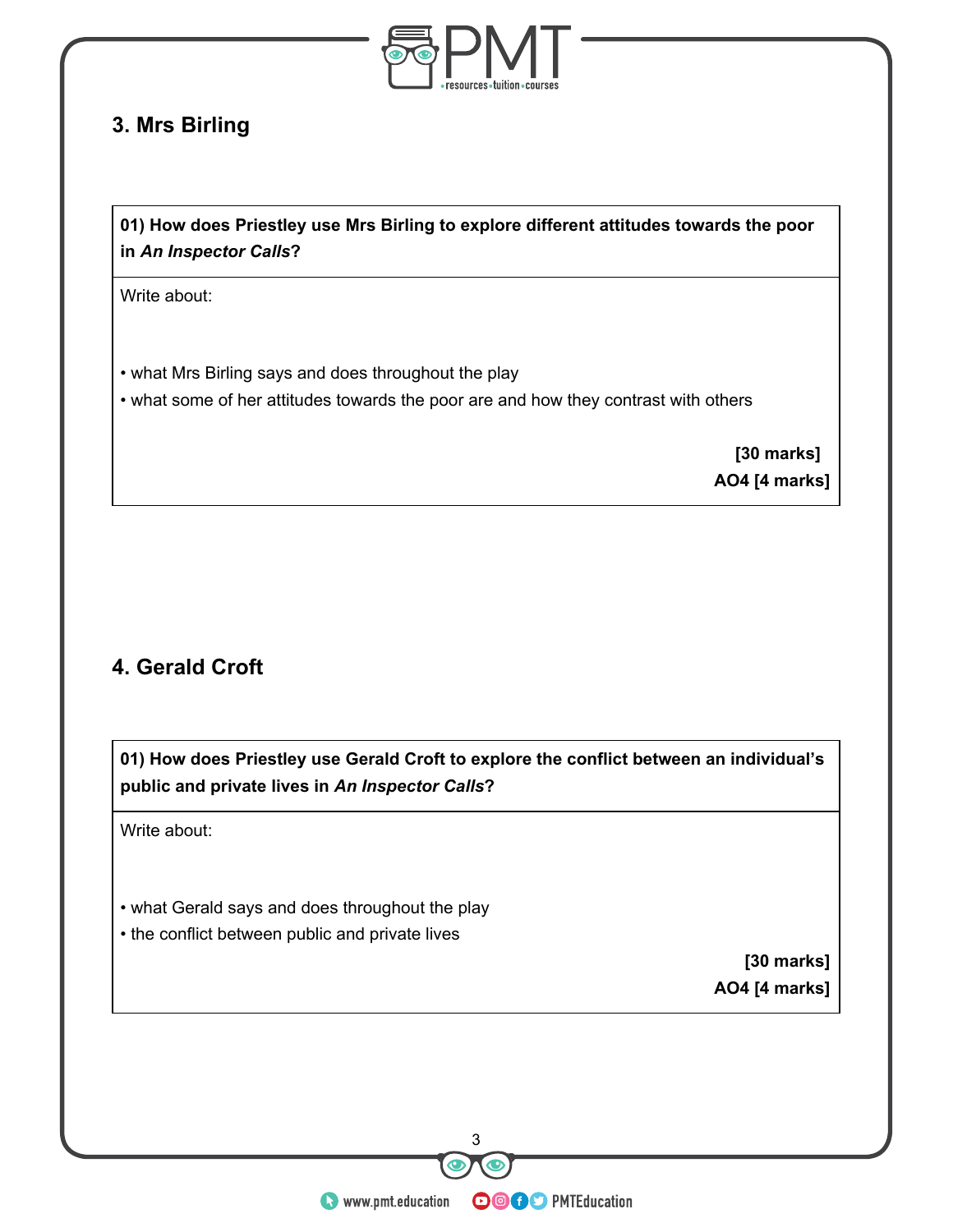

### **5. Mr Birling**

**01) How does Priestley use Mr Birling to explore male attitudes towards women in** *An Inspector Calls***?**

Write about:

• how Mr Birling is presented during the play • what some of these attitudes to women are

> **[30 marks] AO4 [4 marks]**

# **6. Eric Birling**